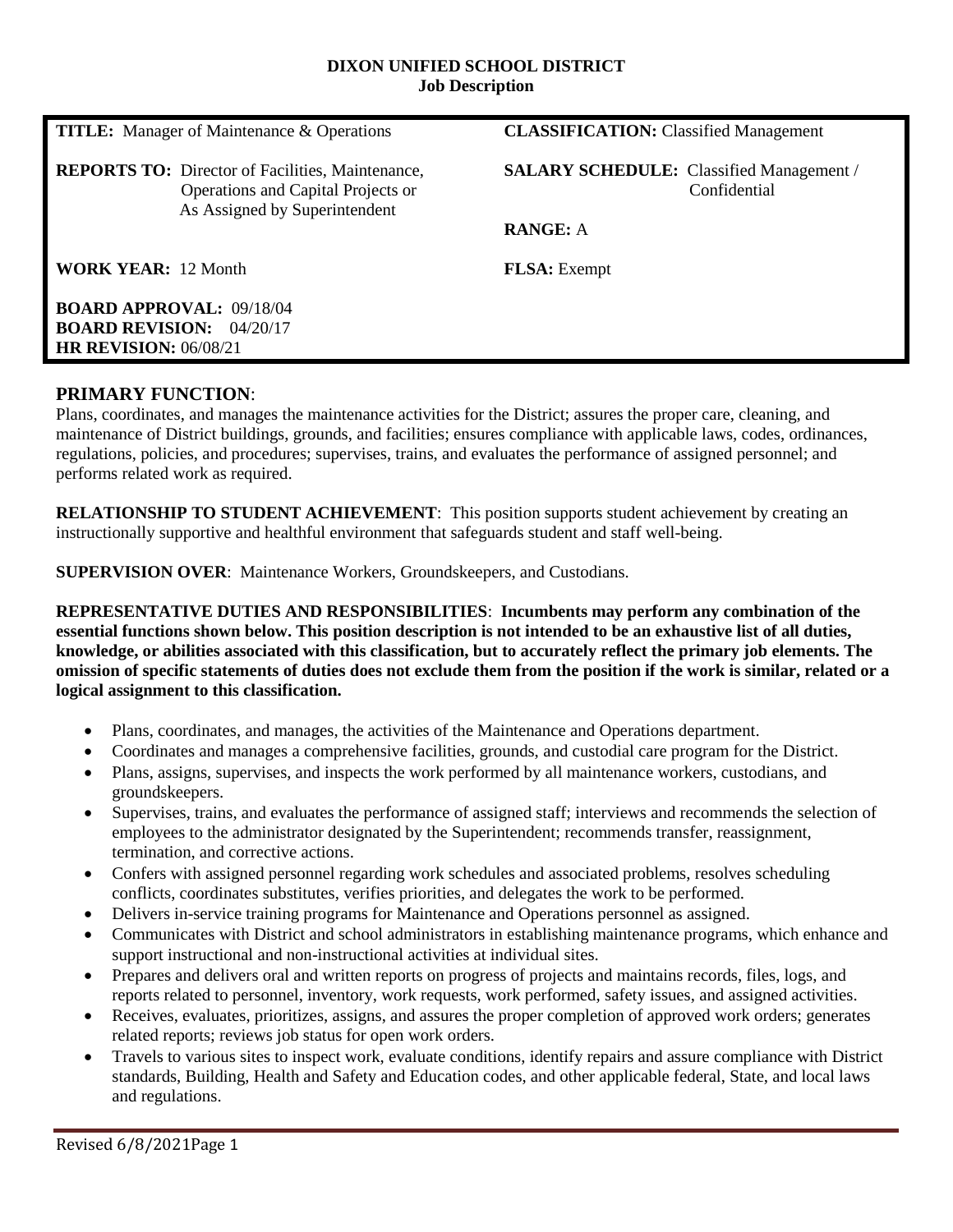- Reviews and prepares cost estimates of materials, supplies, equipment, and labor for major projects and repairs of District grounds, facilities, and equipment; Determines appropriateness of utilizing private contractors, prepares bid specifications, coordinates work activities with contractors, inspects completed work, and discusses findings with the Director as needed.
- Monitors budget expenditures.
- Requisitions and assures proper custody, control, inventory, and condition of materials, equipment, and supplies.
- Approves invoices from suppliers and contractors; reviews invoices for materials purchased; resolves discrepancies with staff or contractors as needed.
- Establishes, updates, and implements long-range corrective and preventive maintenance and repair plans consistent with known fiscal restraints for all areas of responsibility.
- Implements and enforces health and safety measures and precautions and conducts a variety of informational and instructional meetings for staff to assure safe and proper work practices.
- Conducts inspections and assists various agencies in scheduling routine and emergency inspections to ensure compliance with established safety standards.
- Develops and administers the District's integrated pest management program and sets judicious standards for the preparation and application of pesticides, herbicides, and fertilizers.
- Answers emergency calls at any time and takes appropriate action to protect and preserve District property.
- May serve as representative of the district on committees and boards.
- Maintains a standard of care for the supervision, control, and protection of students commensurate with assigned duties and responsibilities.
- Completes other reasonable duties as assigned.

# **TRAINING, EDUCATION, AND EXPERIENCE:**

- High school diploma or the equivalent required.
- Five years in one or more of the following: maintenance, operations, or construction trades, including 2 years experience in a management, lead, or supervisory capacity.
- Prior experience working in a public school setting desired.

# **LICENSES AND OTHER REQUIREMENTS:**

- Must possess a valid California Driver's License, be insurable by the District's carrier, and have the use of a personal vehicle.
- Fingerprint/criminal justice clearance.
- Possession of a negative T.B. test that is no more than four months old and renewable every four years.

# **KNOWLEDGE AND ABILITIES: The following outline of essential knowledge, abilities, and physical requirements is not exhaustive and may be supplemented as necessary in accordance of the job.**

# KNOWLEDGE OF:

- Proper methods, equipment, materials, tools, terminology, and equipment used in maintenance, grounds, gardening, and custodial work.
- Applicable sections of Education, Building, Electrical, and Health and Safety Codes and other applicable federal, state, and local laws and regulations.
- Characteristics and costs of building construction and design.
- Grounds maintenance procedures (i.e. mowing, edging, raking, weeding, pruning, etc.).
- Irrigation systems, computerized time clocks, and various types of sprinkler heads.
- Integrated Pest Management practices.
- Modern institutional cleaning methods.
- Principles and practices of supervision and training.
- Methods of estimating project costs, requirements, and supplies.
- Budget control and purchasing procedures.
- Basic mathematical skills.
- Record-keeping and report preparation techniques.